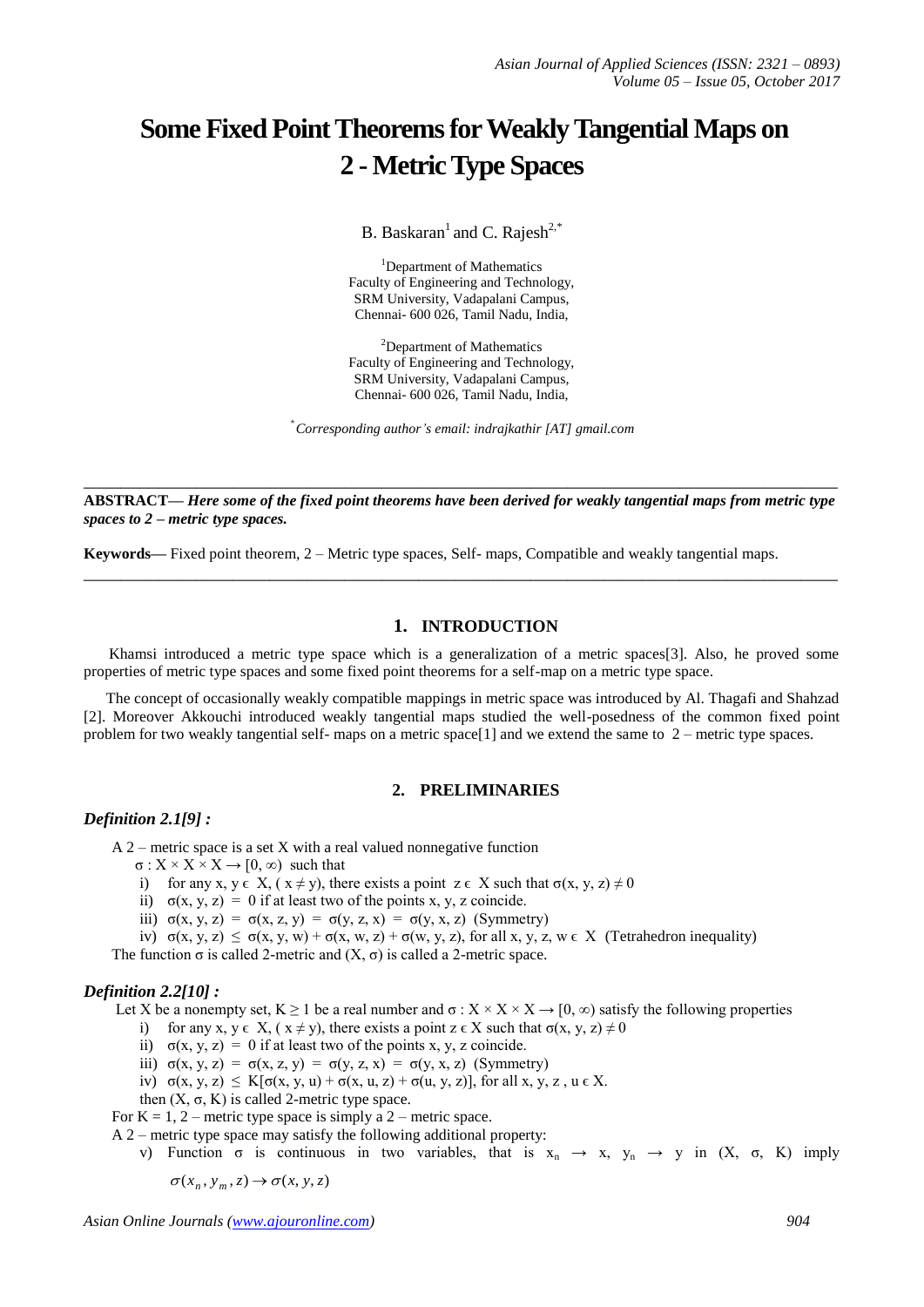# *Definition 2.3 [3] :*

Let  $(X, \sigma, K)$  be 2 – metric type space.

- (i) The sequence  $\{x_n\}$  converges to  $x \in X$  if and only if  $\lim_{n \to \infty} \sigma(x_n, x, z) = 0$ .
- (ii) The sequence  $\{x_n\}$  is Cauchy sequence if and only if  $n, m \to \infty$   $\sigma(x_n, x_m, z) = 0$ .  $\lim_{n,m \to \infty} \sigma(x_n, x_m, z) =$
- (iii)  $(X, \sigma, K)$  is complete if and only if every Cauchy sequence in X is convergent.

# *Lemma 2.4 :*

Let  $(X, \sigma, K)$  be a 2 – metric type space and  $\{x_n\}$ ,  $\{y_n\}$  be two sequences in X. If  $\{x_n\}$  is a Cauchy sequence an  $\sigma(x_n, y_n, z) = 0$ , then {y<sub>n</sub>} is a Cauchy sequence. Furthermore, if  $x_n \to u$  then  $y_n \to u$ . lim  $n \rightarrow \infty$ 

**Proof:** For all n, m ∈ℕ, it follows from tetrahedron inequality

 $\sigma(y_n, y_m, z) \leq K[\sigma(y_n, x_n, z) + \sigma(x_n, y_m, z) + \sigma(y_n, y_m, x_n)],$ 

Applying the limit as n,  $m \rightarrow \infty$  then  $\sigma(y_n, y_m, z) = 0$ , that is  $\{y_n\}$  is a Cauchy sequence.

By using tetrahedron inequality, we have

 $\sigma(y_n, u, z) \leq K[\sigma(x_n, u, z) + \sigma(y_n, x_n, z) + \sigma(y_n, u, x_n)]$ 

if  $x_n \rightarrow u$  and  $n \rightarrow \infty$  in the above inequality, we have

$$
\lim
$$

 $\lim_{n \to \infty} \sigma(y_n, u, z) = 0$ . this implies  $y_n \to u$ .

# *Definition 2.5.[5] :*

Let X be a nonempty set and S,  $T : X \rightarrow X$  be two maps on X.

- (i) A point  $u \in X$  is called a coincidence point of S and T if  $Su = Tu$ .
- (ii) S and T are said to be occasionally weakly compatible if there exists a point  $u \in X$  which is a coincidence point of S and T at which S and T commute.

# *Lemma 2.6:*

Let X be a nonempty set and S, T be two occasionally weakly compatible self-maps of X. If S and T have a unique point  $u = Sx = Tx$ , then u is the unique common fixed point of S and T.

# *Definition 2.7 :*

Let  $(X, \sigma, K)$  be an 2 – metric type space and S,  $T : X \rightarrow X$  be two self-maps on X.

- i) S and T are said to be weakly tangential if there exists a sequence  $\{x_n\}$  in X such that  $\lim_{n \to \infty} \sigma(Fx_n, Tx_n, z) = 0$ .
- ii) {S, T} is well posed in the contest of common fixed point theorem is said to be well-posed if
	- (a) S and T have a unique common fixed point  $u \in X$ , that is there exists a unique point  $u \in X$  such that  $Su = Tu = u.$
	- (b) For every sequence  $\{x_n\}$  in X, if

$$
\lim_{n \to \infty} \sigma(x_n, Fx_n, z) = 0 = \lim_{n \to \infty} \sigma(x_n, Tx_n, z) \text{ then } \lim_{n \to \infty} \sigma(x_n, x, z) = 0.
$$

# **3. MAIN RESULTS**

#### *Theorem 3.1:*

Let  $(X, \sigma, K)$  be an 2-metric type space and S,  $T : X \to X$  be two maps and  $\psi : (0, \infty) \times [0, \infty) \to [0, \infty)$  be a function such that

- (i)  $\sigma$  is continuous in each variable;
- (ii)  $S(X)$  is a complete subspace of X;
- (iii)  $\psi$  is continuous and  $\psi$  (t, 0) = 0 =  $\psi$  (0, t) for all t  $\in$  [0,  $\infty$ );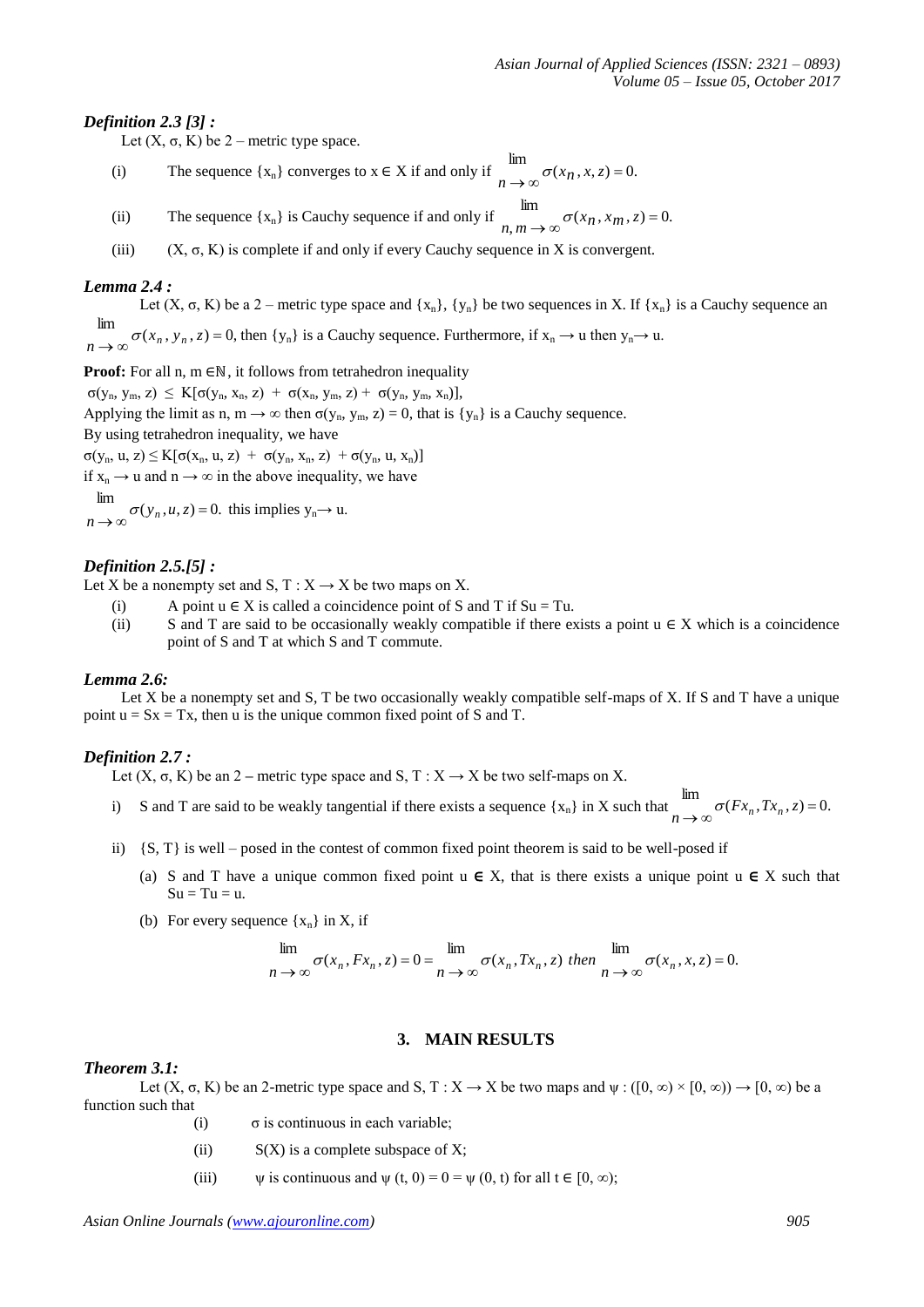(iv) S and T satisfy the following

σ(Tx, Ty, z)  $\leq \frac{1}{\kappa}$  $\frac{1}{K}$ [b<sub>0</sub>ψ(σ(Sx, Tx, z), σ(Sx, Ty, z)) + b<sub>1</sub> σ(Sx, Sy, z) + b<sub>2</sub>(σ(Sx, Tx, z) + σ(Sy, Ty, z))  $+ b_3(\sigma(Sx, Ty, z) + \sigma(Sx, Tx, z))$  (1)

for all x, y, z  $\in$  X where  $b_j = b_j(x, y, z)$ , j = 0, 1, 2, 3, are non-negative functions from which there exist two constants  $M > 0$  and  $\lambda \in [0, 1)$  satisfying

 $b_0(x, y, z) \leq M$  and

 $b_1(x, y, z) + b_2(x, y, z) + 2b_3(x, y, z) \le \lambda$ , for all  $x, y, z \in X$ ; (2)

(v) S and T are weakly tangential and occasionally weakly compatible. Then we have

- **(a)** S and T have a unique common fixed point in X;
- **(b)** {S, T} is well- posed in the contest of common fixed point theorem
- **(c)** If S is continuous at the unique common fixed point, then T is continuous at the unique common fixed point.

**Proof: (a)**

Since S and T are weakly tangential, there exists a sequence  $\{x_n\}$  in X such that

$$
\lim_{n \to \infty} \sigma(Fx_n, Tx_n, z) = 0.
$$

For all n ∈N, put  $y_n = Tx_n$  and  $u_n = Fx_n$ . We shall prove that  $\{y_n\}$  and  $\{u_n\}$  are Cauchy sequences. we have  $\overline{a}$ 

$$
\begin{aligned}\sigma(y_{n,} \; y_{m,} \; z) & = \sigma(Tx_{n,}Tx_{m},z) \\ & \leq \frac{1}{K}[b_{0}\,\psi(\sigma(Sx_{n},\,Tx_{n},\,z),\,\sigma(Sx_{m},\,Tx_{m},\,z)\,)\,+\,b_{1}\,\sigma(Sx_{n},\,Sx_{m},\,z)\,+\,b_{2}(\sigma(Sx_{n},\,Tx_{n},\,z)\,+\,\sigma(Sx_{m},\,Tx_{m},\,z))\\ & \quad +\,b_{3}(\sigma(Sx_{n},\,Tx_{m},\,z)\,+\,\sigma(Sx_{m},\,Tx_{n},\,z))];\,by\,(1) \\ & \text{Where } b_{j}=b_{j}(x_{n},\,x_{m},\,z)\,\, \text{for}\,\,j=0,\,1,\,2,\,3.\\ & \leq \frac{1}{K}\,b_{0}\,\psi(\sigma(Sx_{n},\,Tx_{n},\,z),\,\sigma(Sx_{m},\,Tx_{m},\,z)\,)\,+\,b_{1}\,[\sigma(Sx_{n},\,Tx_{n},\,z)\,+\,\sigma(Tx_{n},\,Tx_{m},\,z)\,+\,\sigma(Sx_{n},\,Tx_{m},\,Tx_{n})\,+\,\sigma(Tx_{n},\,Tx_{n},\,Tx_{n})\,+\,\sigma(Tx_{n},\,Tx_{n},\,Z)\,+\,\sigma(Sx_{m},\,Tx_{m},\,Z)\,+\,\sigma(Sx_{m},\,Tx_{n},\,Tx_{m},\,Tx_{m})\,+\,\sigma(Tx_{m},\,Tx_{n},\,Z)]\end{aligned}
$$

Applying the limit as n, m  $\rightarrow \infty$  and the fact that  $\psi$  is continuous at (0, 0), using (3),

we obtain 
$$
\lim_{n \to \infty} \sigma(y_n, y_m, z) \le (b_1 + 2b_3) \lim_{n \to \infty} \sigma(y_n, y_m, z) \le \lambda \lim_{n \to \infty} \sigma(y_n, y_m, z)
$$

Which is a contradiction.

Since  $\lambda \in [0, 1)$ ,  $\lim_{n \to \infty} \sigma(y_n, y_m, z) = 0$  this proves that  $\{y_n\}$  is a Cauchy sequence.

By Lemma 2:4, we also get  $\{u_n\}$  is a Cauchy sequence.

Since  $S(X)$  is complete, there exists  $y = Sv \in S(X)$  for some  $v \in X$  such that

$$
\lim_{n \to \infty} y_n = \lim_{n \to \infty} w_n = y = Sv.
$$
\n(4)

Now we will show that y is the common fixed point of S and T. that is to prove  $Sv = Tv$ , that is,  $\sigma(Sv, Tv, z) = 0$ . Suppose that  $\sigma(Sv, Tv, z) > 0$ .

By  $(1)$ , we have

 $\sigma(Tx_n, Tv, z) \leq \frac{1}{K} [b_0 \psi(\sigma(Sx_n, Tx_n, z), \sigma(Sv, Tv, z)) + b_1 \sigma(Sx_n, Sv, z) + b_2(\sigma(Sx_n, Tx_n, z) + \sigma(Sv, Tv, z))$ 

$$
+ b_3(\sigma(Sx_n, Tv, z) + \sigma(Sv, Tx_n, z))
$$
 where  $b_j = b_j(x_n, v, z)$  for  $j = 0, 1, 2, 3$ .

$$
\leq \frac{1}{\kappa} b_0 \, \psi(\sigma(Sx_n,\,Tx_n,\,z)\;,\,\sigma(Sv,\,Tv,\,z)\;)+\frac{1}{\kappa} b_1 \sigma(Sx_n,\,Sv,\,z)\,+\frac{1}{\kappa} b_2 [(\sigma(Sx_n,\,Tx_n,\,z)\,+\,\sigma(Sv,\,Tv,\,z)\,]\,.
$$

$$
+\ b_3[\sigma(Sv,\,Tv,\,z)+\sigma(Sx_n,\,Tv,\,Tx_n)+\sigma(Tv,\,Sx_n,\,z)+\sigma(Sx_n,\,Tx_n,\,z)+\sigma(Sx_n,\,Sv,\,Tx_n)+\sigma(Sx_n,\,Sv,\,z)]
$$

Applying the limit as  $n \rightarrow \infty$ , we get

$$
\sigma(y,\,Tv,\,z)\leq (\frac{b_2}{K}+2b_3)\,\sigma(y,\,Tv,\,z)\,\leq\,\lambda\,\sigma(y,\,Tv,\,z)
$$

This is a contradiction.

Hence we get  $\sigma(y, Tv, z) = 0$ .

i.e.  $\sigma(Sv, Tv, z) = 0$ . Therefore  $y = Sv = Tv$ .

This proves that v is a coincidence point of S and T.

*Asian Online Journals [\(www.ajouronline.com\)](http://www.ajouronline.com/) 906*

(3)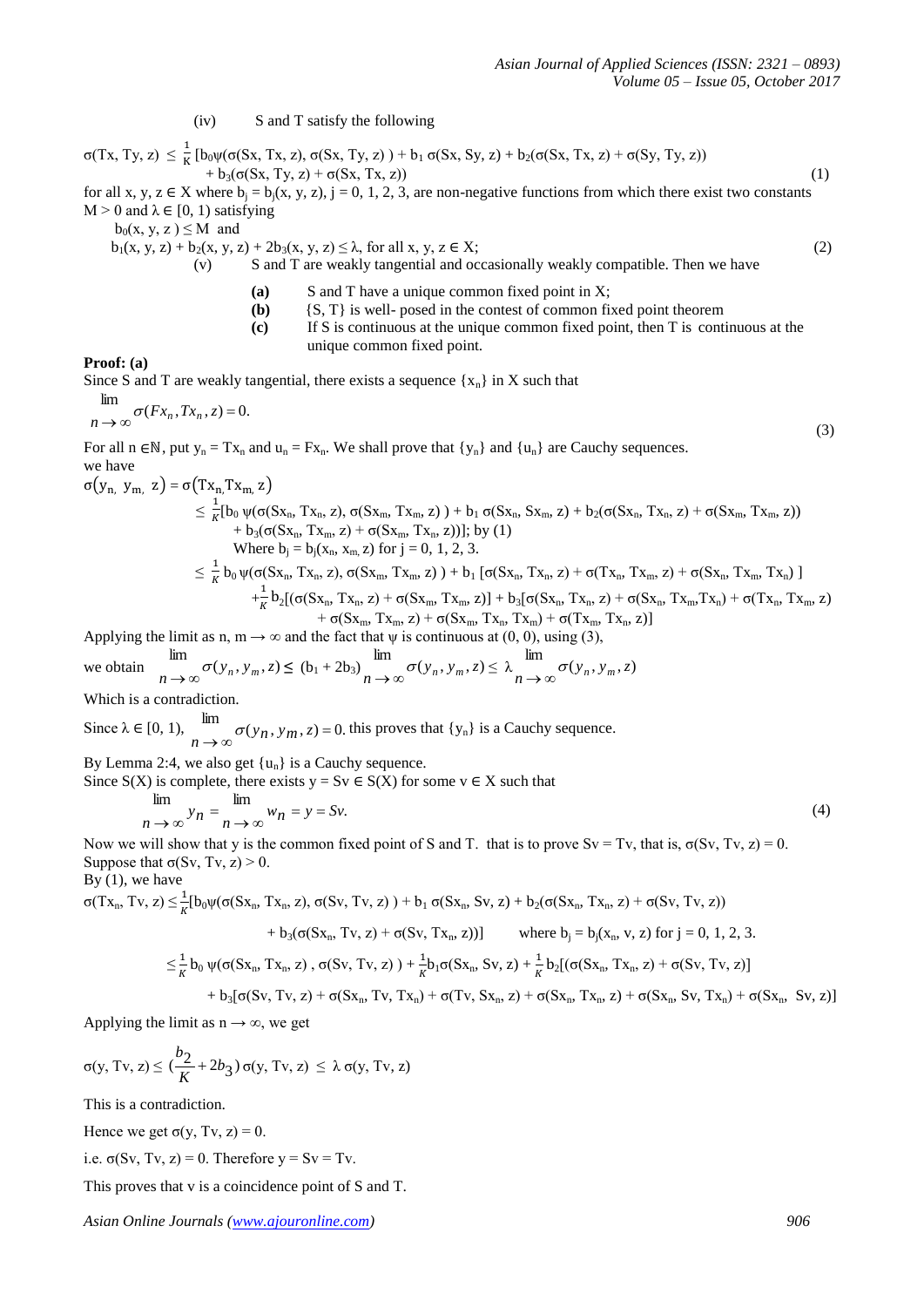Now we shall prove that if there exists  $w \in X$  with  $w = Su = Tu$  for some  $u \in X$ , then  $w = y$ .

By applying 
$$
(1)
$$
, we have

$$
\sigma(y, w, z) = \sigma(Tv, Tu, z)
$$
  
\n
$$
\leq \frac{1}{\kappa} [b_0 \psi(\sigma(Sv, Tv, z), \sigma(Su, Tu, z)) + b_1 \sigma(Sv, Su, z) + b_2(\sigma(Sv, Tv, z) + \sigma(Su, Tu, z))
$$
  
\n
$$
+ b_3(\sigma(Sv, Tu, z) + \sigma(Su, Tv, z))]
$$
  
\n
$$
\leq \frac{1}{\kappa} (b_1 + 2b_3) \sigma(y, w, z) \leq \lambda \sigma(y, w, z).
$$

Since  $\lambda \in [0, 1)$ , we get  $\sigma(y, w, z) = 0$ , that is  $y = w$ . By Lemma 2.6, we have y is the unique common fixed point of S and T.

# **Proof: (b)**

Let y be the unique common fixed point of F and T. For each sequence  $\{x_n\}$  in X with

$$
\lim_{n \to \infty} \sigma(x_n, Sx_n, z) = 0 = \lim_{n \to \infty} \sigma(x_n, Tx_n, z)
$$
\n(5)

To prove

$$
\lim_{n \to \infty} \sigma(x_n, y, z) = 0.
$$

 $0 \leq \sigma(Tx_n, Sx_n, z) \leq 1/K[\sigma(Tx_n, Sx_n, x_n) + \sigma(Tx_n, x_n, z) + \sigma(x_n, Sx_n, z)]$ Applying the limit as  $n \rightarrow \infty$  and using (5), we get

$$
\lim_{n \to \infty} \sigma(Tx_n, Sx_n, z) = 0. \tag{6}
$$

As in the proof of (a),

For each n  $\in \mathbb{N}$ , put  $y_n = Tx_n$  and  $w_n = Fx_n$ , then  $\{y_n\}$  and  $\{w_n\}$  are two Cauchy sequences, since  $S(X)$  is Complete, there exists  $x = Fv$  for some  $v \in X$  such that  $\lim_{n \to \infty} w_n = x$ .

By (6) and Lemma 2:4, we have

$$
\lim_{n \to \infty} Tx_n = \lim_{n \to \infty} Sx_n = x. \tag{7}
$$

lim

As in the proof of (a), x must be the unique common fixed point of S and T. It implies that  $x = y$ .

lim

From (5), (6) and Lemma 2:4, we have 
$$
x_n \to y
$$
, that is  $\lim_{n \to \infty} \sigma(x_n, y, z) = 0$ .

# **Proof: (c)**

Let y be the unique common fixed point of S and T. For each sequence  $\{u_n\}$  with

$$
\lim_{n \to \infty} u_n = y = Sy = Ty, \text{ we need to prove } \lim_{n \to \infty} Tu_n = Ty. \text{ By using (1)}
$$
\n
$$
\sigma(Tu_{n, y}, z) = \sigma(Tu_{n, T}y, z)
$$
\n
$$
\leq \frac{1}{K} [b_0 \psi(\sigma(Su_n, Tu_n, z), \sigma(Sy, Ty, z)) + b_1 \sigma(Su_n, Sy, z) + b_2(\sigma(Su_n, Tu_n, z) + \sigma(Sy, Ty, z))
$$
\n
$$
+ b_3(\sigma(Su_n, Ty, z) + \sigma(Sy, Tu_n, z))]
$$
\nWhere  $b_j = b_j(u_n, y, z)$  for  $j = 0, 1, 2, 3$ .  
\n
$$
\leq \lambda \sigma(Fu_n, y, z) + \lambda \sigma(y, Tu_n, z),
$$

This imply  $0 \le (1 - \lambda) \sigma(Tu_n, y, z) \le \lambda \sigma(Su_n, y, z)$ .

Applying the limit as  $n \rightarrow \infty$  and using the continuity of S at y,